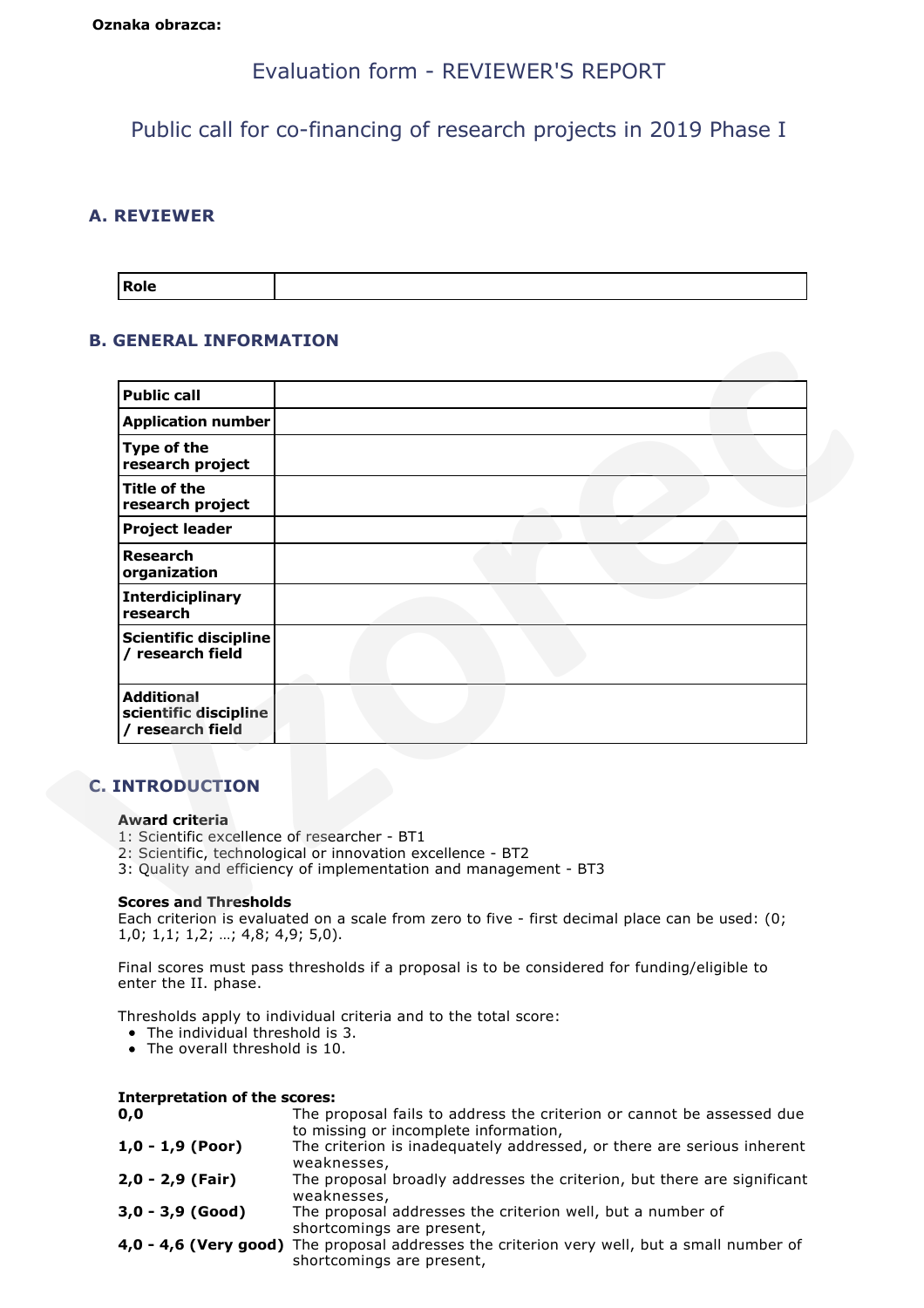# **D. REVIEWER'S REPORT**

### **1. Scientific excellence of researcher - BT1**

The following aspects will be taken into account:

- Outstanding achievements
- Demonstrated capability of independent and creative thinking
- Ability to prepare a research proposal and conduct research

Data source:

Application form: ARRS-RPROJ-JP-PRIJAVA/2018-I

#### **Score 1:**

select score  $\|\mathbf{v}\|$  Threshold for final score: 3,0 points.

### **A written comment on individual assessment elements under criterion is obligatory and must be consistent with the score given (200 characters mandatory).**



### **2. Scientific, technological or innovation excellence - BT2**

The following aspects will be taken into account:

- Adequacy of addressing important research challenges
- Ambition and exceptionality of goals (for example, new methods and approaches to developing of scientific fields)
- Soundness of the concept, including trans-disciplinary considerations and relevance of the objectives
- Originality of the idea
- Adequacy of the proposed research methodology to achieve the objectives

Data source:

Application form: ARRS-RPROJ-JP-PRIJAVA/2018-I

#### **Score 2:**

select score  $\overline{\bullet}$  Threshold for final score: 3,0 points.

**A written comment on individual assessment elements under criterion is obligatory and must be consistent with the score given (200 characters mandatory).**

#### **3. Quality and efficiency of implementation and management - BT3**

The following aspects will be taken into account:

- The adequacy and effectiveness of the work plan, including the adequacy of the allocation of tasks and allocation of resources
- The feasibility of a scientific approach